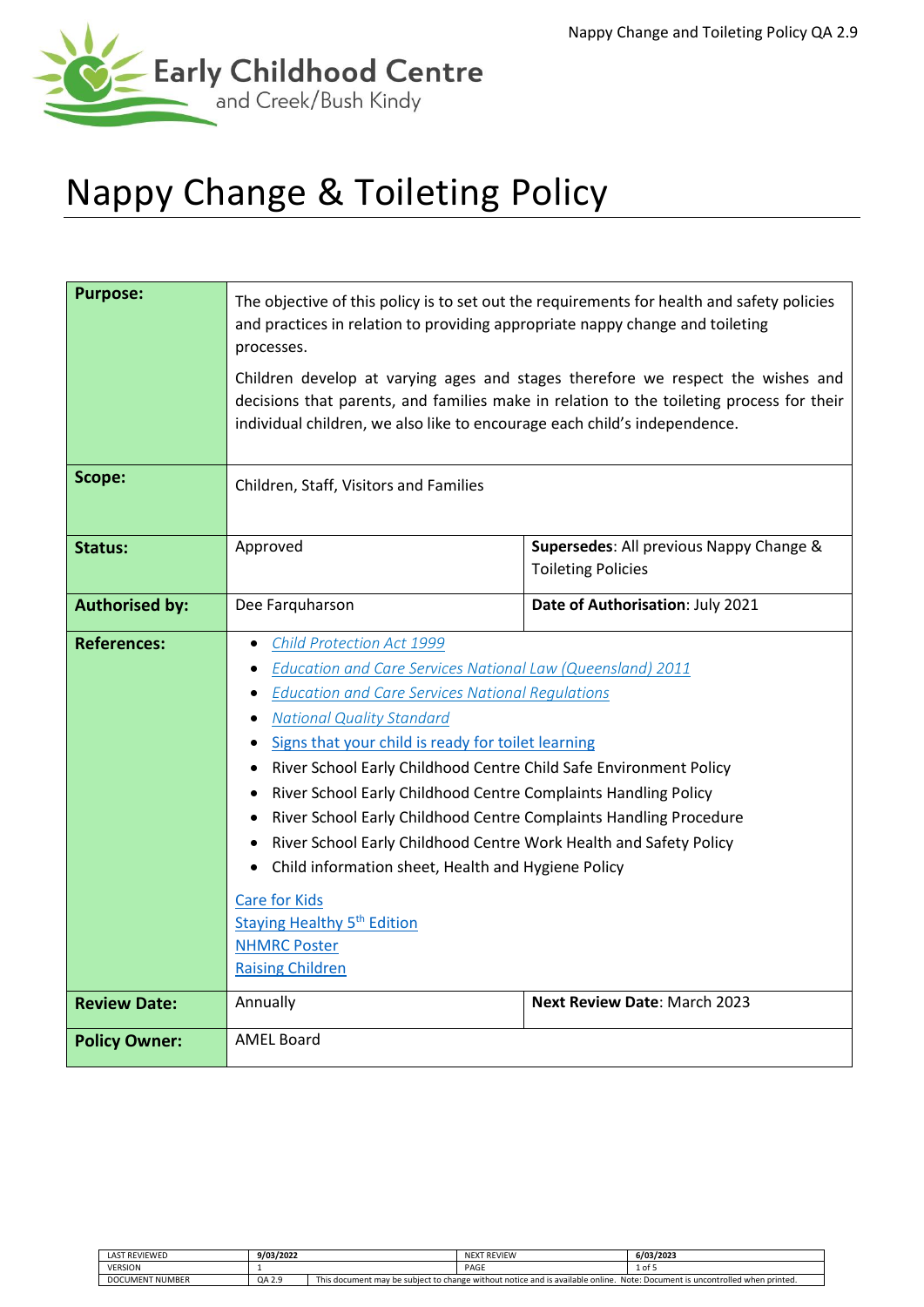

# **POLICY INTENTION**

Educators will liaise with parents and families, sharing strategies and ideas about toilet learning methods to ensure that we are working together to make toileting a positive experience for every child.

We will respect the rights of children and ensure that supervision and hygiene are maintained during nappy changing and toileting.

### **IMPLEMENTATION**

#### **Positive experience**

When it comes to nappy changing it is natural to want to get through the task as quickly and efficiently as possible, as we participate in this experience many times throughout a day.

Take a moment and consider that, toilet breaks and nappy change times are a great opportunity to teach children about hygiene, promote learning and spend time interacting one-on-one with a child away from the group. Developing positive nappy changing and toileting routines can form a significant part of a child's daily routine while attending an education and care service. As well as meeting a child's physical needs while assisting them during toileting or changing a nappy, your actions will also help you build a strong and trusting relationship with a child.

Nappy change times give the opportunity to:

- Interact with children and engage in simple play activities such as singing and rhyme games.
- Help you teach children about daily routine and, cause and effect.
- Teach children about self-care, through showing them how to dress themselves, hygiene through hand washing and wiping appropriately (front to back after urinating for girls and after defecating for all), and by sharing with them the sense of achievement gained through learning these skills.

It is also important to remember that our reaction as an educator to soiled or wet nappies, toileting needs, and accidents give children powerful messages about themselves and their bodies. It is not appropriate to make a child feel bad for having an accident.

#### **Health, hygiene, and safety**

National Quality Area 2 focuses on children's health and safety in early childhood settings. Educators will support children's health and safety by ensuring nappy change practices are hygienic and use the procedure from 5<sup>th</sup> Edition Staying Healthy – Preventing infectious diseases in early childhood education and care settings. This document is recognised as the recommended leader in Health and Safety in early childhood education and care settings.

Reminders about policies on hand washing are displayed around the centre and at hand washing basins in nappy change and toilet areas to act as a constant reminder for educators and staff.

## **SUPPORTING CHILDREN DURING NAPPY CHANGES**

Creating a supportive and pleasant nappy change procedure starts with educators.

• Slowing down and letting children take their time so they feel relaxed.

| <b>LAST REVIEWED</b>   | 9/03/2022 |  | <b>NEXT REVIEW</b> | 6/03/2023                                                                                                                   |
|------------------------|-----------|--|--------------------|-----------------------------------------------------------------------------------------------------------------------------|
| <b>VERSION</b>         |           |  | PAGE               | 2 of 5                                                                                                                      |
| <b>DOCUMENT NUMBER</b> | QA 2.9    |  |                    | This document may be subject to change without notice and is available online. Note: Document is uncontrolled when printed. |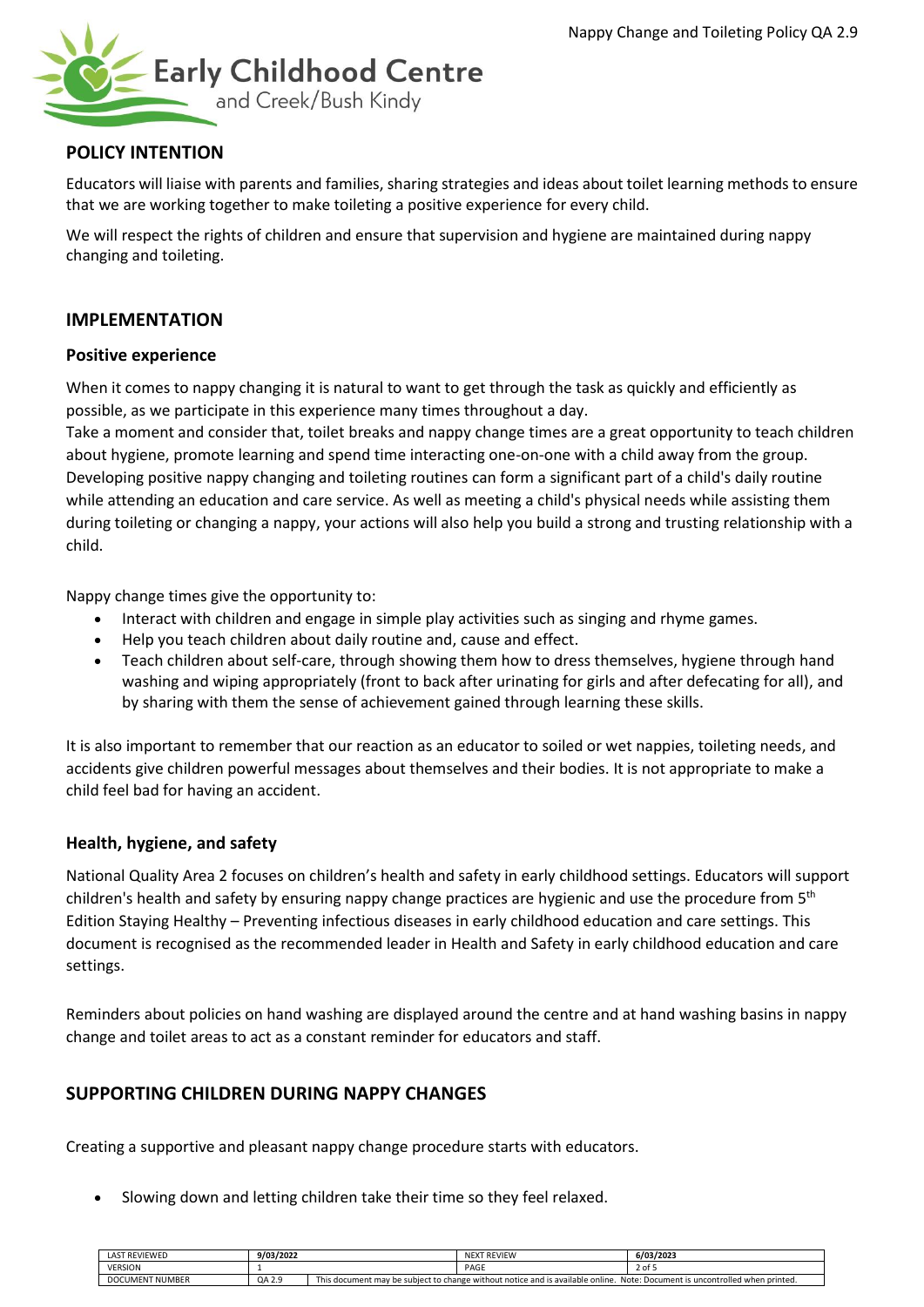

- Using correct vocabulary to describe words associated with nappy changing and toileting including body parts. This is also a recommendation for preventing child abuse. Speak with families/guardians about using these words with the children.
- Allowing children to be active participants in the process and encouraging them to help where it is age appropriate.
- Being sensitive to the different needs of children and asking them permission to check if they need a change or would accompany you to the bathroom. If they say no this must be respected as much as possible. Offer the child a negotiated timeframe to change the nappy or clothes to ensure child's health and safety.
- Respectfully checking a child's nappy at least hourly and changing when necessary. Changing nappies when they need to be changed rather than just at set times and encouraging children to communicate when they need a change. Good communication between educators in the room should ensure this practice works seamlessly.
- Talking with children while changing the nappy using correct vocabulary and respectful language; communicating with children during the process helps them to understand what is going on and what will happen next.
- Focusing on making nappy change time a positive experience for the child by considering their comfort and feelings while doing the change.
- Encourage families to dress children in clothes which facilitate quick and easy nappy changes and promote self-toileting.
- Never showing displeasure or negativity towards a child who has a dirty nappy or has had a toileting accident, no matter how smelly or messy it is.

# **Creating an effective space**

Ensuring the toileting and nappy change environment is pleasant, has no smell and is well set up, will have a significant impact on the success of nappy changing.

Consider the following aspects when assessing the effectiveness of your change area:

- Is the nappy change/toileting area positioned to enable adults to continue supervising other children if they need to?
- Is all the equipment associated with nappy changing and toileting easy to keep clean, maintained to a high standard and replaced when worn?
- Is the change mat big enough?
- Is the environment attractive and odour free and pleasant for children and adults to be in?
- Are all the supplies topped up, easily accessible to adults and out of the reach of the children?
- Are the sinks easily accessible (both adult and child size) with plenty of soap and paper towel?

There are three stages in the nappy changing procedure: preparation, changing and cleaning. You are most likely to come in contact with germs during the changing stage. It is also important to note that the person changing the nappy should wash their hands three times during the entire procedure: **before** they start, **after** changing the nappy and **after** cleaning the change table.

## **Placing paper on the change table**

Every time a child has their nappy changed; germs are put on the change table. Placing a piece of paper on the change table catches many of these germs so they do not reach the change table itself. Any paper can be used for this, including paper towel (but this can be expensive), greaseproof paper or large sheets of butcher's paper or recycled paper. The paper is removed in the middle of the nappy change, before the child's clean clothes are put on, and the paper and the germs are put in the bin.

| <b>LAST REVIEWED</b>   | 9/03/2022 |                                                                                                                                  | <b>NEXT REVIEW</b> | 6/03/2023 |
|------------------------|-----------|----------------------------------------------------------------------------------------------------------------------------------|--------------------|-----------|
| <b>VERSION</b>         |           |                                                                                                                                  | PAGE               | 3 of 5    |
| <b>DOCUMENT NUMBER</b> | QA 2.9    | This document may be subject to change without notice and is available online.<br>. Note: Document is uncontrolled when printed. |                    |           |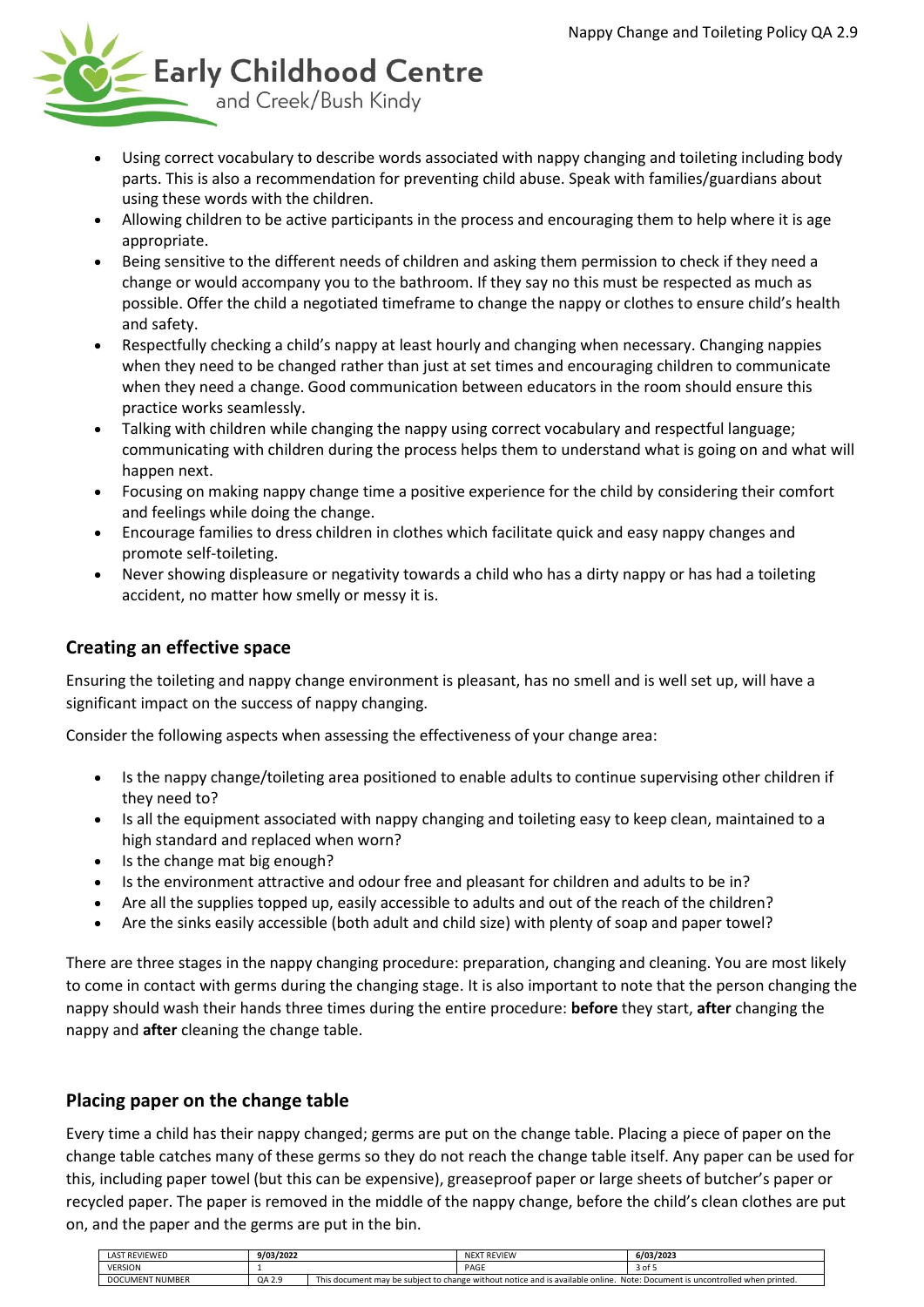

## **Wearing disposable gloves**

Disposable gloves should always be worn on both hands when changing nappies, to prevent the spread of germs in faeces and urine. Wear gloves only during the part of the nappy changing process when you may encounter faeces or urine. Once the child is clean and the paper has been removed from the change table, remove your gloves so you will not touch the clean child with dirty gloves.

#### **How to remove gloves properly**

- Pinch the outside of one glove near the wrist and peel the glove off so it ends up inside out.
- Keep hold of the peeled off glove in your gloved hand while you take off the other glove—put one or two fingers of your un-gloved hand inside the wrist of the other glove. Peel off the second glove from the inside, and over the first glove, so you end up with the two gloves inside out, one inside the other.
- Put the gloves in a plastic-lined, lidded rubbish bin, and wash your hands. At the time of cleaning the bathroom, tie up the bag and take it to the outside garbage bin.

# **Cleaning the change table**

- After each nappy change and at the end of each day, wash the surface well with detergent and warm water, rubbing with paper towel or a cloth as you wash.
- Put the paper towel in the bin or put the cloth aside for washing after each nappy change—there will be many germs on this cloth, and it cannot be used again until it has been washed.
- Leave the change surface to dry. See **Health and Hygiene Policy** for information on how to clean the nappy change table if the child had diarrhoea.
- If faeces or urine spill onto the change surface, clean the surface with detergent and warm water and leave it to dry. If possible, dry change table outside in the sun.
- Halfway through the day, remove the morning change mat or waterproof sheet, clean it with detergent and water and leave it to dry, preferably outside in the sun.
- Use the fresh mat for the afternoon.
- Always wash your hands after cleaning the nappy change area.

Try to have at least two nappy change surfaces for each day as an additional way to prevent the spread of disease. A waterproof sheet over the change mat can be the morning surface and this can be removed for the afternoon or have two change mats. Ensure the surfaces are placed in sunlight between uses.

Mattresses and covers used on the nappy change table need to be smooth and in good condition, because germs can survive in cracks, holes, creases, pleats, folds, or seams.

## **SIGNS YOUR CHILD MAY BE READY FOR TOILET LEARNING**

- They are walking and can sit for short periods of time
- They are becoming generally more independent, including saying 'no' more often
- They are becoming interested in watching others go to the toilet
- They have dry nappies for up to two hours
- They tell you with words or gestures when they do a poo or wee in their nappy
- They begin to dislike wearing a nappy, perhaps trying to pull it off when it's wet or soiled
- They have regular, soft, formed bowel movements
- They can pull their pants up and down
- They can follow simple instructions like 'pass the ball'.

#### **Not all of these signs need to be present when your child is ready. They should be observed in the care environment for us to begin toilet learning. A general trend will let us know it's time to start.**

| LAST REVIEWED          | 9/03/2022 |                                                                                                                             | <b>NEXT REVIEW</b> | 6/03/2023 |
|------------------------|-----------|-----------------------------------------------------------------------------------------------------------------------------|--------------------|-----------|
| <b>VERSION</b>         |           |                                                                                                                             | PAGE               | 4 of 5    |
| <b>DOCUMENT NUMBER</b> | QA 2.9    | This document may be subject to change without notice and is available online. Note: Document is uncontrolled when printed. |                    |           |